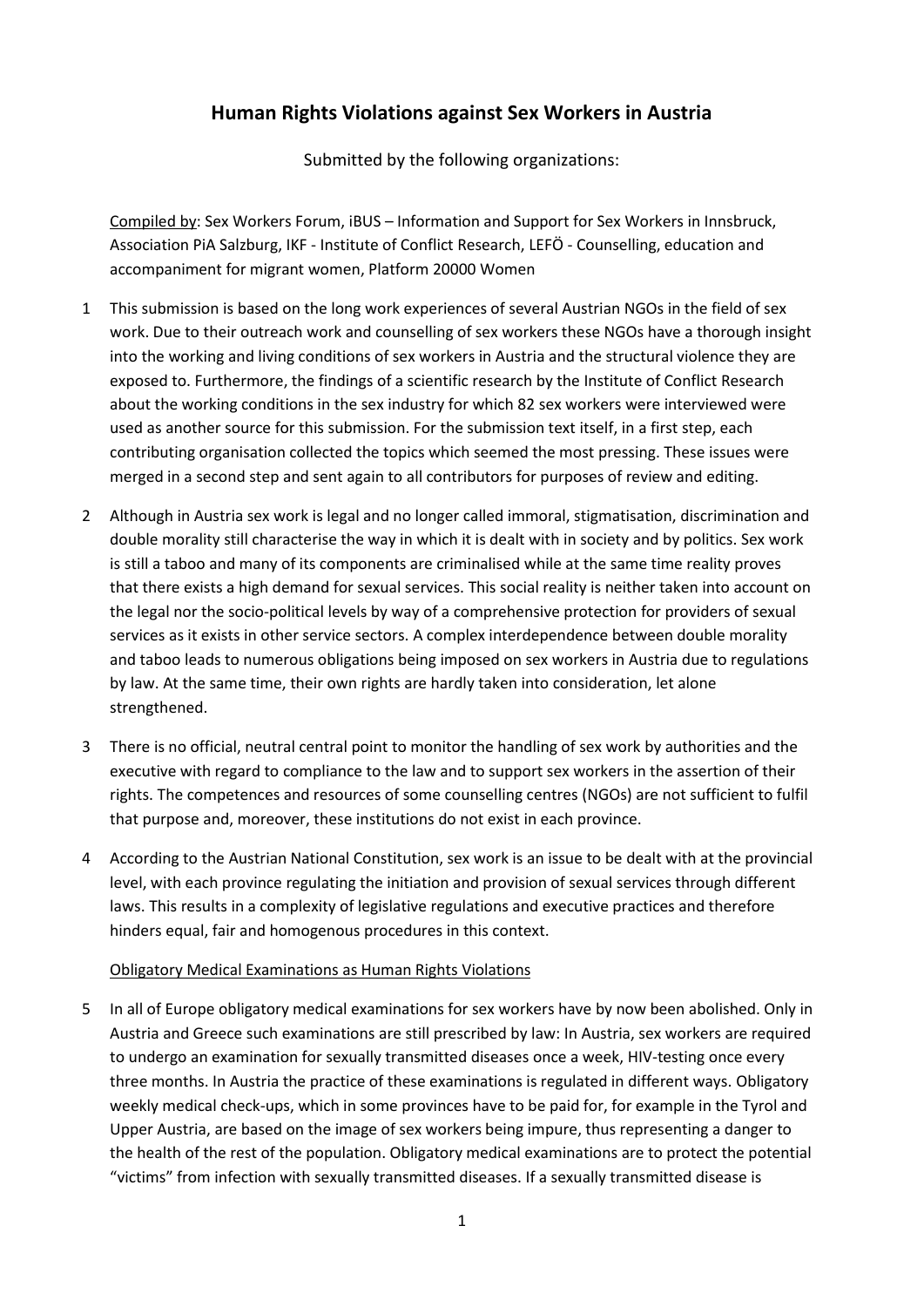diagnosed, the permission to work is withdrawn from the sex workers concerned by confiscating their control cards. Also, lung X-rays are performed on sex workers completely arbitrarily. Although this examination is presented as obligatory by the authorities it is in fact not regulated by the respective federal law.

6 These obligatory medical check-ups, which sex workers often perceive as degrading, are discriminatory and incapacitating, because they deny sex workers' ability to responsibly deal with for their own bodies on the one hand and their possibility to freely choose their doctors on the other. Frequently sex workers report inhuman and degrading treatment during the procedure of these obligatory medical examinations, including physical injuries and false diagnoses. UNCAT has in its statement reprimanded these conditions. (cf.

[http://tbinternet.ohchr.org/Treaties/CAT/Shared%20Documents/AUT/CAT\\_C\\_AUT\\_CO\\_4-5\\_Add-](http://tbinternet.ohchr.org/Treaties/CAT/Shared%20Documents/AUT/CAT_C_AUT_CO_4-5_Add-2_11608_E.pdf)2 11608 E.pdf, Recommendation 22)

**7 A comprehensive, low-level, anonymous and free provision of medical examination and treatment, as recommended by the WHO and the UN, would represent a dignified alternative serving the protection of sex workers.**

# Violation of Privacy and Data:

**.** 

- 8 Sex workers are obliged to register with the police (Vienna) or other authorities (other provinces). In the Netherlands the legislative proposal in favour of obligatory registration of sex workers was rejected for two reasons: on the one hand and according to legal experts, it contradicts Article 8 of the Data Protection Directive regarding a person's sex life. The European Court of Human Rights (ECrtHR) has, in some cases, defined a person's sex life/sexuality as one of the most intimate aspects of her/his private life. It is considered inadmissible to distinguish between a person's private and professional life and therefore the registration of sex workers concerns the collection and processing of sensitive data. On the other hand, such data may only be collected if they are of substantial public interest and the protection of the people's private sphere is guaranteed. Also the means applied must be in proportion to the objectives (principle of proportionality).<sup>1</sup> In particular, the protection of data could not be guaranteed with regard to technological development and data exchange between the authorities.
- 9 In Austria, violations of data protection and of the private sphere do not only occur due to the obligatory registration but also in the course of police practices. The police takes photos of the sex

<sup>1</sup> With regard to the legislative proposal of an obligatory registration the Dutch CEDAW-Committee (2010) published the following statement: "*30. The Committee is concerned that the new bill on prostitution in the Netherlands making the registration of prostitutes compulsory may lead the majority of prostitutes to work illegally. Among those prostitutes are migrant women from third countries who will not have the possibility of registering. The Committee is therefore concerned that the law, rather than improving the situation of prostitutes, might on the contrary undermine efforts to combat the sexual exploitation of women and increase the vulnerability of prostitutes who are not able or not willing to register by worsening their working conditions and exacerbating their social exclusion. The Committee expresses concern that this new legislation may also create serious risks for registered prostitutes' privacy and safety.*

*<sup>31.</sup> The Committee urges the State Party to carefully conduct a risk assessment of the new law, including from the perspective of privacy, in consultation with concerned groups and relevant organizations before adopting it. The Committee also calls upon the Netherlands to provide more comprehensive and concrete information in its next periodic report on the measures taken to improve the working conditions of prostitutes and to enhance their autonomy, privacy and safety."*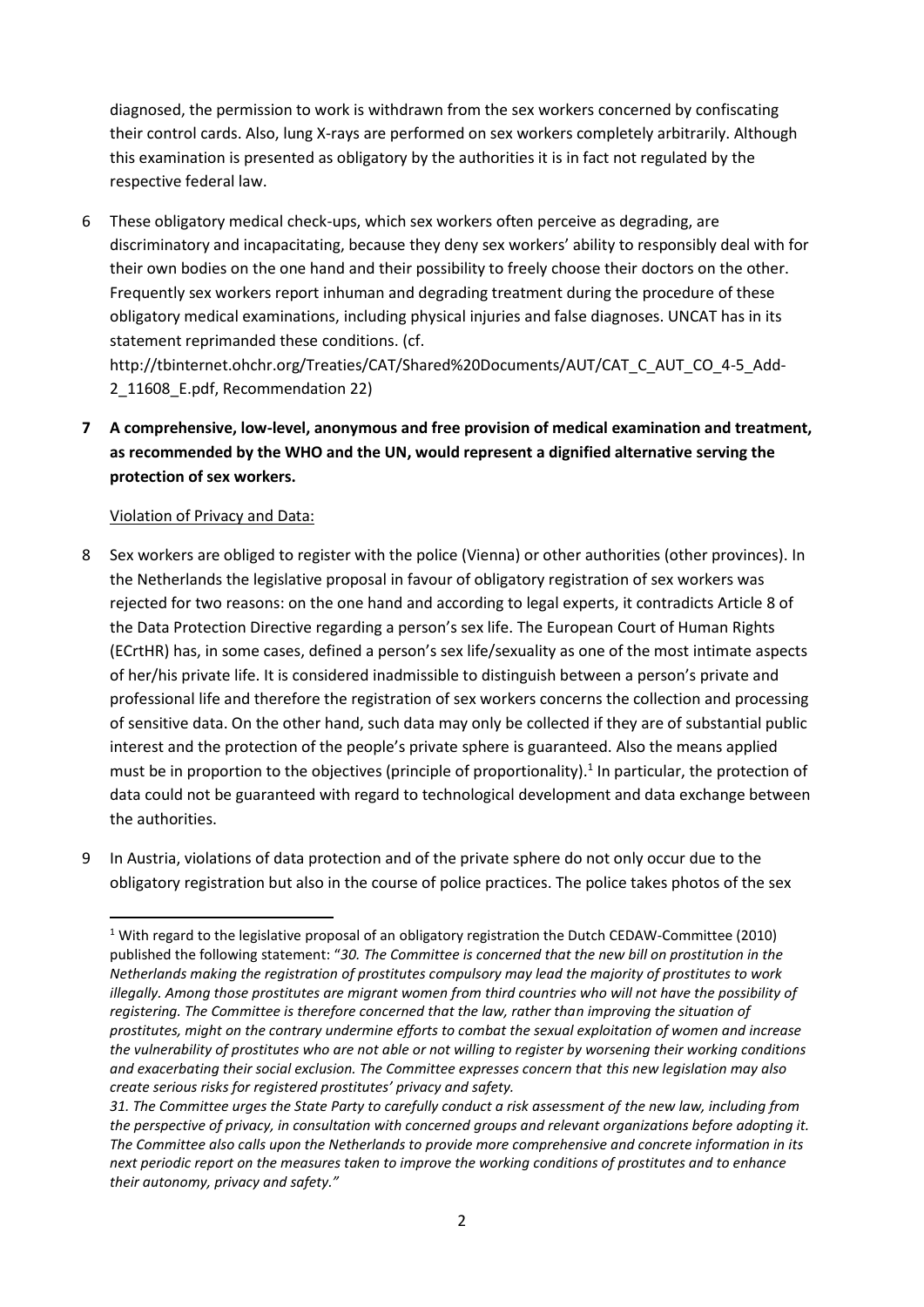workers and passes them on to media without asking the sex workers' permission. Journalists are invited to accompany authorities when they undertake official acts. The presence of the media during police inspections of brothels is not only controversial but also degrading. Another problem is that sex workers' data are not deleted, or not deleted on time, after they have stopped working in this field as would be prescribed by law.

- 10 In Innsbruck there are indications that landlords/landladies or other licenced holders of accommodation (hotels) are urged by the authorities to terminate the rental contracts of so-called street prostitutes. Moreover, there exist reports about official acts having taken place before running cameras without providing the respective sex workers with the required information or without even asking her/him for permission.
- **11 We consider the abolition of sex workers' obligation to register with the police and other authorities and the observance and increased attention paid to data protection and the right to a private sphere as indispensable for the protection of the sex workers' private sphere and their destigmatisation.**

## Pregnant Sex Workers:

- 12 Although the legislative regulations concerning maternity protection lie in the competence of the federal government, the regional government of the province of Salzburg has decreed a prohibition of employment for pregnant sex workers; in Styria, such a prohibition of employment is contained in the "house regulations" of brothels due to orders of administrative bodies; this means that in Styria the employment of obviously pregnant women is not forbidden by law but part of the house regulations of brothels which leads to public health officers withdrawing the control card from sex workers in case of pregnancy.
- 13 In practice, the prohibition of employment for "obviously" pregnant women leads to gaps in social security protection for the women concerned, because there is a lack of clarity if and under which conditions a legal claim exists for premature maternity protection benefits. This exacerbates the precarious situation sex workers often find themselves in and makes their status illegal.
- 14 Health authorities carry out pregnancy tests without asking the sex workers' permission.
- 15 **Instead of a prohibition of sex work, the Working Group "Regional Competences Prostitution" in its report of 2012 considers supportive measures such as guaranteed and sufficient insurance protection, the access to social security benefits comparable to other professional fields and counselling with regard to contraception, insurance protection and -possibilities necessary.** (cf. https://www.bmbf.gv.at/frauen/prostitution/prostitution\_01\_26159.pdf?4dz8a1)

## Lack of Respect, Arbitrary Actions on Behalf of Authorities:

16 In the field of sex work, where there is little or nothing at all to gain for politicians, the lack of consciousness for human rights violations becomes particularly obvious. The executive treats repeatedly sex work as a crime and denounces the women working in this field. Police controls take place up to five times a day, police officers are on first-name terms with the women working in this field and call them whores or bitches in a disrespectful way. At times, police interviews take place without interpreters being provided, which leads to sex workers often not understanding the information on legal remedies and the fines they are due to pay steadily rising. Women are urged to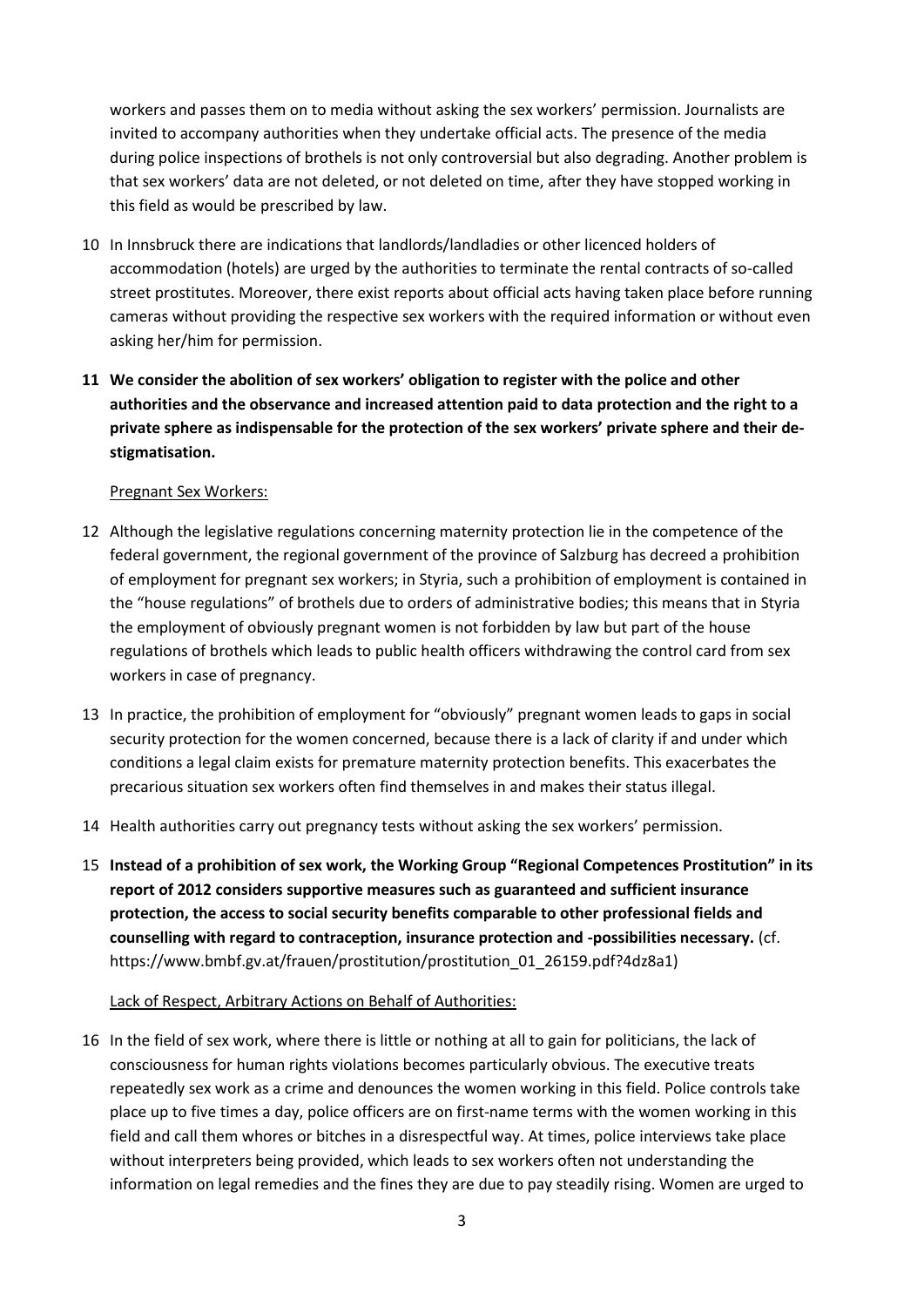sign protocols of official acts which they do or cannot understand because of their lack of knowledge of the foreign language.

- 17 Agents provocateurs are employed to detect illegal prostitution and for investigations in private apartments; this is a means which for administrative violations – and illegal prostitution is one of them (working without being registered and without a valid "health card") – must be considered as absolutely disproportionate.
- 18 Moreover, condoms and wet tissues in a woman's handbag are considered as proof for sex work. If a woman carries both on her during a police control, she is regarded as a sex worker.
- 19 In Salzburg, harassment by the regional authorities of sex workers claiming refunds of illegally demanded fees for the obligatory medical examination can be observed. The intention is to create "limitation cases" so that the authorities have to refund less money. At the same time women apply for the refunds, they have to sign that they will abstain from further legal action.

## Migrant sex workers:

- 20 Migrant sex workers face additional discrimination apart from the social marginalisation and legal discrimination. They are also confronted with restrictive migration laws as well as racial discrimination. The right to work legally in sex work is strongly linked to the right to stay in the country legally. Only citizens from the European Union and asylum seekers are legally allowed to work in the sex work sector in Austria without restrictions. People from third countries (outside of the European Union) who have a residence permit from another EU country are not allowed to work as sex workers. This restrictive migration and labour law pushes sex workers coming from third countries into the illegalised sector.
- 21 If administrative fines for prostitution cannot be paid, sex workers are threatened with deportation, no matter if they are EU-citizens or not.

# Missing Protection against Violence:

- 22 Reports about assaults on sex workers are numerous (e.g., the pouring of hot water on their heads from above, attacks involving torches), yet, these are neither taken seriously nor persecuted by the authorities (cf. on Vienna: SOPHIE, Final Report 2011) (Vienna, Salzburg).
- 23 Also, it can be observed that criminal acts against sex workers are often not noticed or persecuted when sex work is performed illegally.

## Taxes:

24 Sex workers are obliged to pay taxes and charges. However, this obligation is executed in different ways in each province. There is no clear line and in addition to that, the respective brothel managers deal with this issue in different ways. This is a contradiction to equality laws.

## Self-Determination:

25 In many provinces, the initiation of sexual contacts and the performance of sex work is permitted only in licensed establishments (walk-up rooms, saunas, nightclubs), which creates dependence of sex workers on the licenced managers and makes them subject to exploitation, because without a licenced manager they can only perform their work illegally. In many provinces, if licenced managers